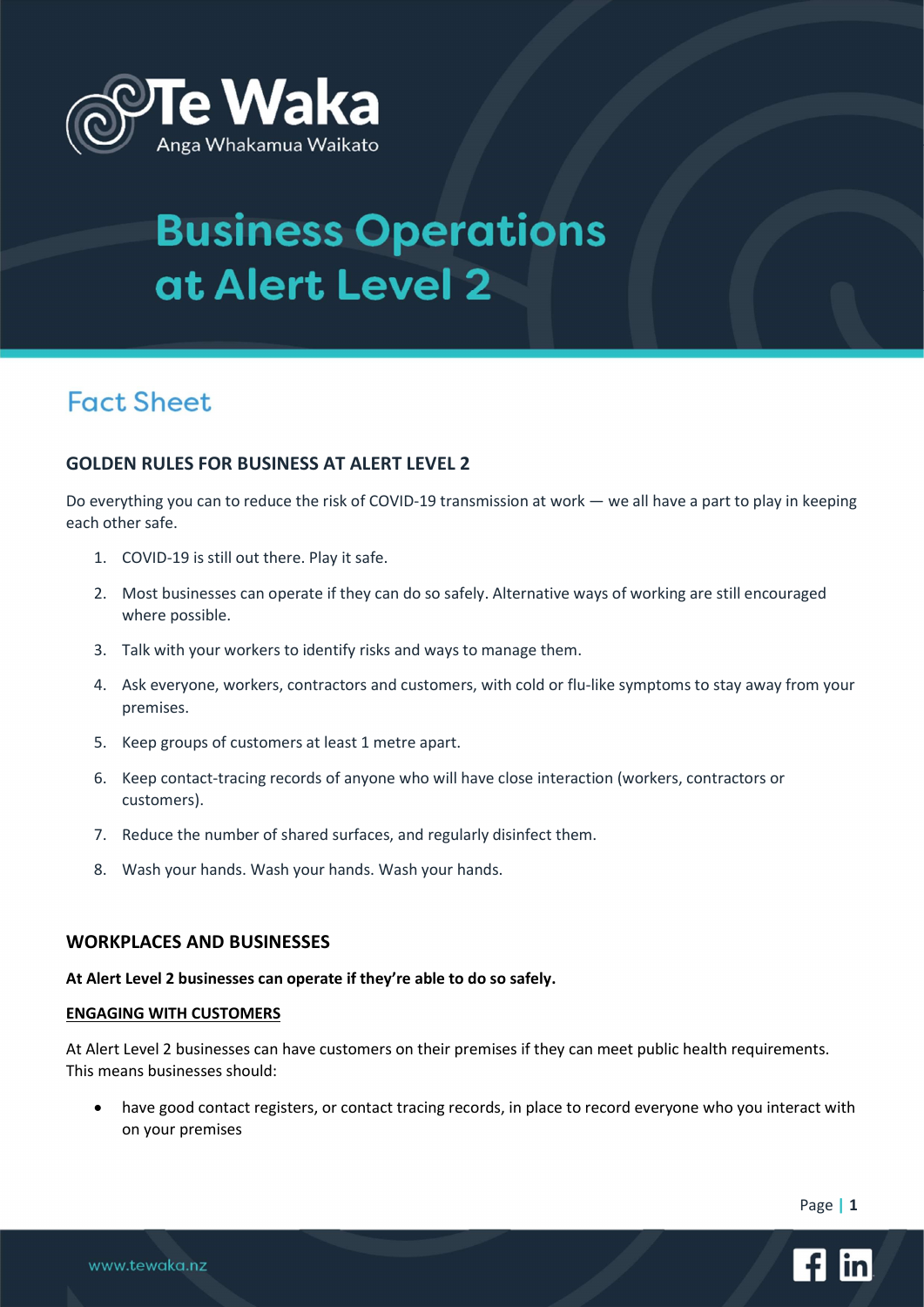

## **Fact Sheet**

- maintain physical distancing of 1 metre between groups of customers, or 2 metres if not possible to keep contact tracing records
- not have groups larger than 10 people
- maintain a 2 hour time limit for groups to be on your premises.

Services can also be provided on customers' premises, for example, cleaning and home help.

Most businesses can open their premises to the public:

- cafes, restaurants, and bars for dining
- hardware, gardening, and clothing retailers
- butchers, bakeries, and fishmongers

Hospitality businesses should keep groups seated, separated, and use a single server if possible. This means each group has one server, though servers can each serve more than one table.

#### WORK INVOLVING CLOSE PERSONAL CONTACT

For some businesses, close personal contact is required to deliver a service. This includes:

- Hairdressers
- Home help providers.

These businesses can operate if they have measures like:

- Have a robust contact tracing system in place
- Maintain good hygiene practices
- Minimise contact to the extent possible.

Specific guidance for key sectors is being developed by Government and will be available soon.

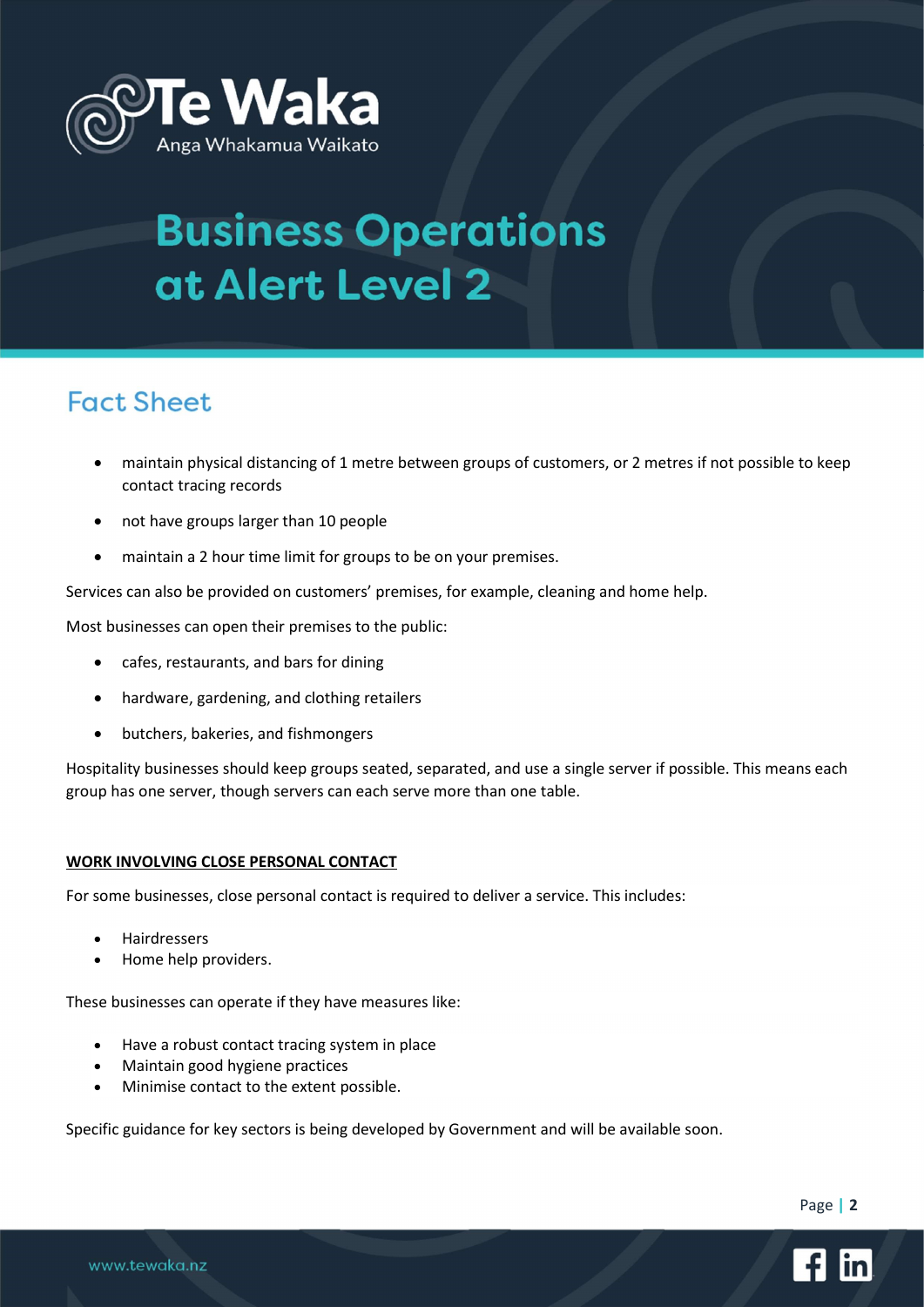

## **Fact Sheet**

#### DOING BUSINESS SAFELY

The key public health requirements stay the same at Alert Level 2. Businesses should maintain hygiene measures, including physical distancing, hand washing and regularly cleaning surfaces.

All businesses are encouraged to use alternative ways of working if possible. This means businesses that don't normally have customers on their premises could continue to have staff work from home.

If workers are sick with symptoms of COVID-19, they should stay home.

Self-isolation advice if you're unwell

### HOW THE GUIDANCE CAN BE APPLIED IN DIFFERENT WORKPLACES

#### WORKPLACE PREMISES ONLY ACCESSED BY STAFF

For example: construction, forestry, manufacturing, research institutions or film studios.

In all cases, the applicable public health measures must be followed.

- Visit the MPI site for information specific to primary industries.
- For information specific to the building and construction sector visit Building Performance.

#### Alert Level 2

- Building and construction work can be done.
- Call centres can run from premises.
- A financial advice firm can open its office.
- Food and beverage production and processing firms and their premises can operate.
- A magazine publisher can open its office.
- A manufacturing plant can operate.

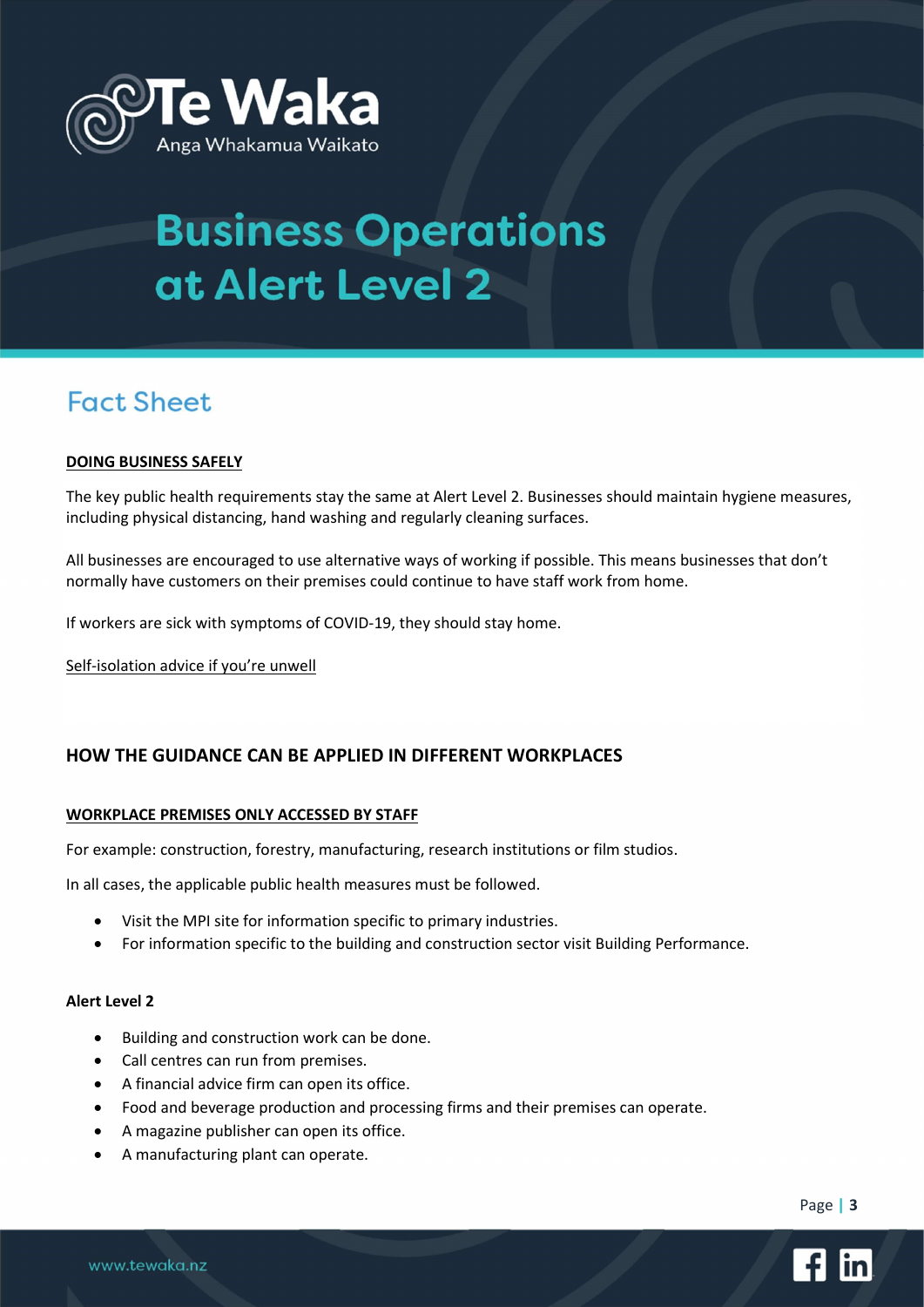

## **Fact Sheet**

- Work can be done on film and TV sets.
- Forestry (including wood processing) work can happen.
- All parts of the wool value chain can operate.
- Flower growing and distribution can be done.
- Science and research institutions can operate.

#### WORKPLACE PREMISES ACCESSED BY THE PUBLIC OR CUSTOMERS

For example: retail, hospitality, hairdressers, entertainment venues and gyms.

In all cases, the applicable public health measures must be followed.

#### Alert Level 2

- Supermarkets can open.
- Pharmacies can open.
- Dairies can open.
- Petrol stations can open.
- Hardware and DIY stores can open.
- Agricultural supply stores and pet stores can open.
- Animal and pet care services, such as dog walking and pet grooming, can operate.
- Clothing stores can open.
- Bars, cafes and restaurants can open, subject to physical distancing and conditions on gatherings (e.g. No more than 100 people indoors) being met.
- Nightclubs are unlikely to be able to operate in line with conditions on gatherings.
- Entertainment and tourist facilities (such as cinema, theatres, art galleries, mini golf, arcades, bungee jumping, or bowling alleys) can open, with measures to keep people safe (e.g. physical distancing and contact tracing registers).
- Licenced supermarkets can sell alcohol. Other alcohol off-licence holders can also sell alcohol. Sellers must meet all requirements of the Sale and Supply of Alcohol Act.
- General retail stores (e.g. Selling books, toys, or sports goods, charity and second-hand stores) can open.

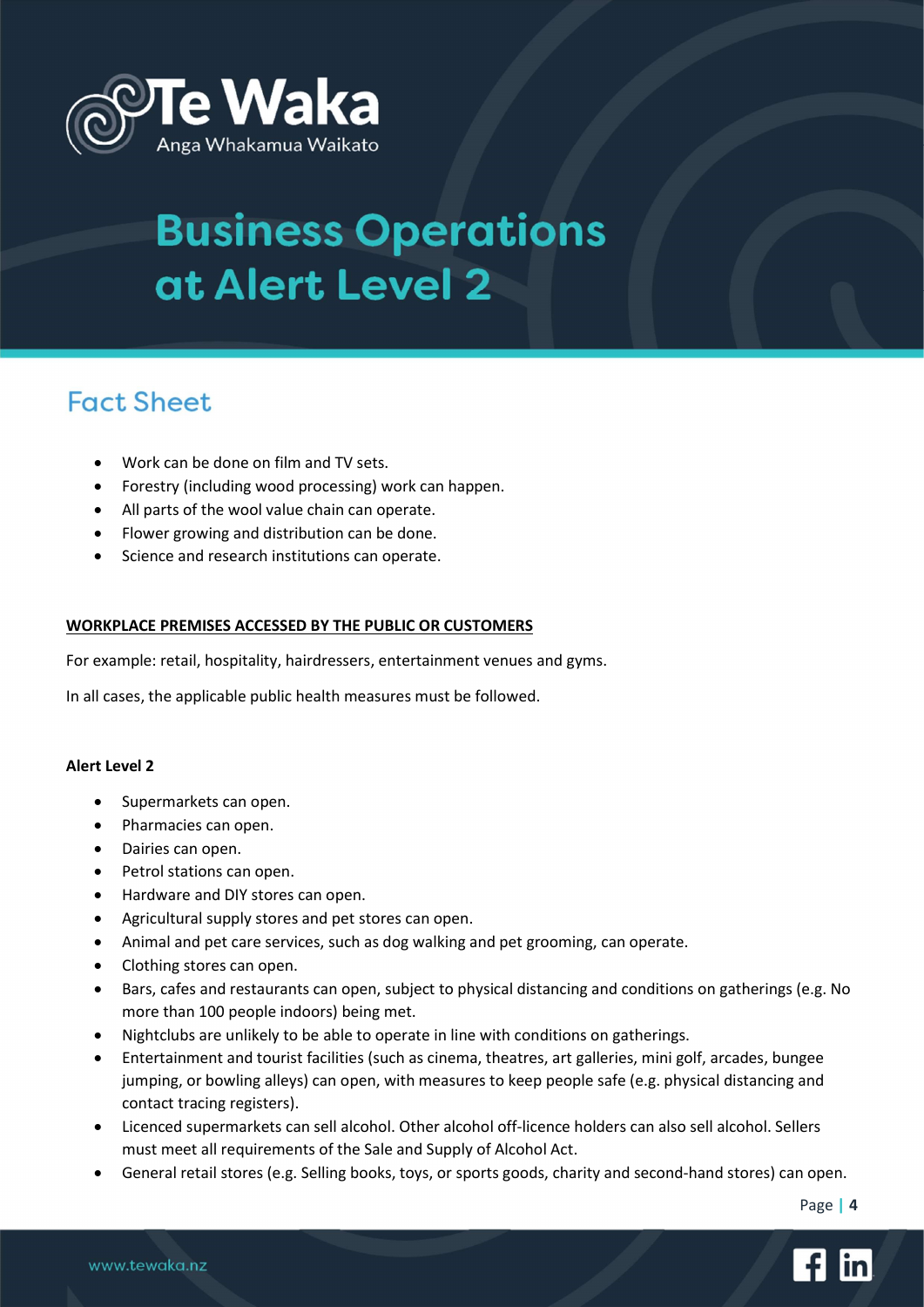

## **Fact Sheet**

- Second-hand stores should pay attention to cleaning guidance.
- Shopping centres/malls can open.
- Hairdressers, barbers, nail salons and non-medical massage services can open.
- Exercise facilities and classes (e.g. Gyms, yoga studios and dance school) can open.

#### WORKERS GOING TO CUSTOMERS OR A THIRD PARTY PREMISES

For example: couriers, moving house, open homes, client meetings or home repairs. In all cases, the applicable public health measures must be followed.

#### Alert Level 2

- A real estate firm can open its office.
- Open homes can take place in person, subject to conditions on gatherings.
- Property management functions may be carried out in person.
- Couriers and parcel services can operate. Deliveries should be contactless.
- Removal/moving companies can operate.
- Plumbers, electricians and tradespeople can work on customers' property (e.g. In homes).
- Client-facing workers (such as sales and business development people) can meet with clients in person.
- Home cleaners can work.
- Door-to-door sales should only operate if they are able to meet contact tracing requirements for businesses.

#### WORKPLACES WITH NO PREMISES

For example outdoor tours or driver instruction.

In all cases, the applicable public health measures must be followed.

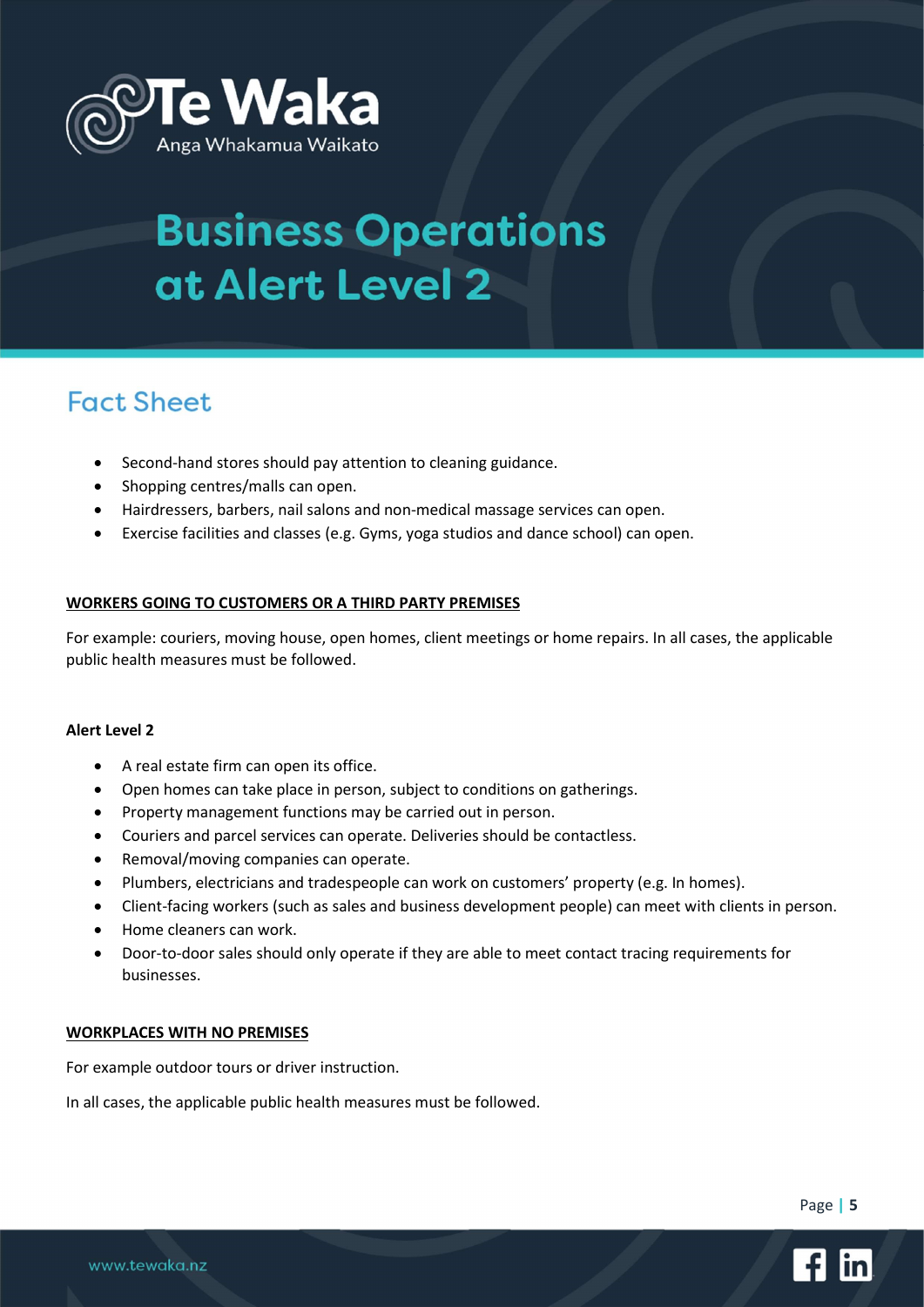

## **Fact Sheet**

#### Alert Level 2

- Outdoor adventure activities (e.g. Guided walks, kayaking tours, quad bike adventures or scenic flights or boat trips) can operate.
- Driver instruction and licencing can happen.

### QUESTIONS AND ANSWERS FOR ALL BUSINESSES

#### 1. WHAT PHYSICAL DISTANCING MEASURES SHOULD MY WORKPLACE HAVE IN PLACE UNDER ALERT LEVEL 2?

At Alert Level 2 businesses can have customers on their premises if they can meet public health requirements. This means businesses should:

- Have a contact tracing system in place to record everyone who you interact with on your premises
- Maintain physical distancing of 1 metre between groups of customers.

Services can also be provided on customers' premises, for example, cleaning and home help.

This means that most businesses can open their premises to the public, including:

- Bars and cafes
- Hardware, gardening, and clothing retailers
- Butchers, bakeries, and fishmongers.

Hospitality businesses should keep groups seated, separated, and use a single server if possible.

#### 2. WHAT ARE SOME "ALTERNATIVE WAYS OF WORKING" BUSINESSES CAN USE?

Alternative ways of working could include remote working, shift-based working to limit the number of people on site, staggering meal breaks, or flexible work arrangements. If this involves changes to contracted hours or conditions, this should be mutually agreed and negotiated in good faith.

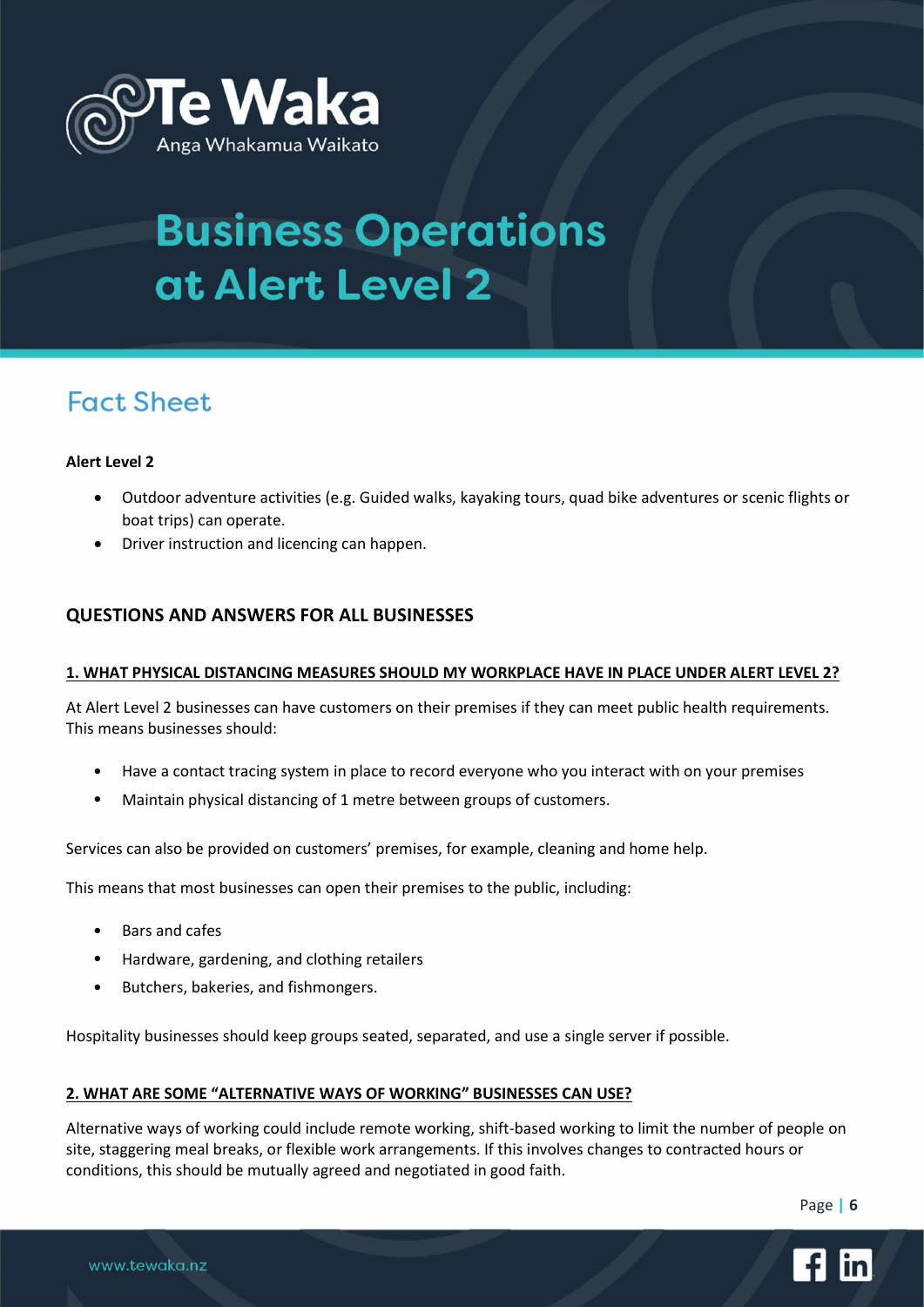

## **Fact Sheet**

#### 3. I CAN TECHNICALLY WORK FROM HOME, BUT IT'S REALLY INCONVENIENT, E.G. BECAUSE MY IT SERVICES ARE TOO SLOW, OR I WANT ACCESS TO PRINTING. CAN I GO INTO THE OFFICE AT ALERT LEVEL 3?

You must work from home at Alert Level 3 unless that is not possible. This isn't always very convenient, and may result in people being less productive than they otherwise would have been in an office. However we all need to play our part in stopping the spread of COVID-19. Even if it is inconvenient, people still need to work from home wherever possible.

Under Alert 2, you may return to the office, though working from home is still encouraged.

#### 4. CAN I TRAVEL FOR WORK?

At Alert Level 4, only essential workers can travel within or outside of their regions for work, where it is necessary to do so. There are additional, limited reasons for travel between regions, such as medical reasons.

At Alert Level 3, everyone can travel for work within their region, or to a neighbouring region. You should only travel if it is necessary. Essential workers can travel outside of their regions, where it is necessary to do so.

At Alert Level 2, travel between regions is allowed.

#### 5. WHEN CAN I MEET WITH NEW OR EXISTING CLIENTS AT MY BUSINESS PREMISES?

At Alert Levels 3 and 4, you should meet with existing or new clients remotely, unless this is in the course of providing an essential service. You can meet clients in person on business premises at Levels 1 and 2.

#### 6. WHEN CAN MY BUSINESS PRODUCE GOODS FOR EXPORT?

You can produce goods for export and ship them at Alert Levels 1, 2 and 3.

At Alert Level 4, you can only keep manufacturing if you are providing an essential service, based on the New Zealand definition. Food and beverage exports are allowed, but all other exports are not considered essential. All freight may be distributed, including entering and leaving the country, but essential services and goods may be prioritised.

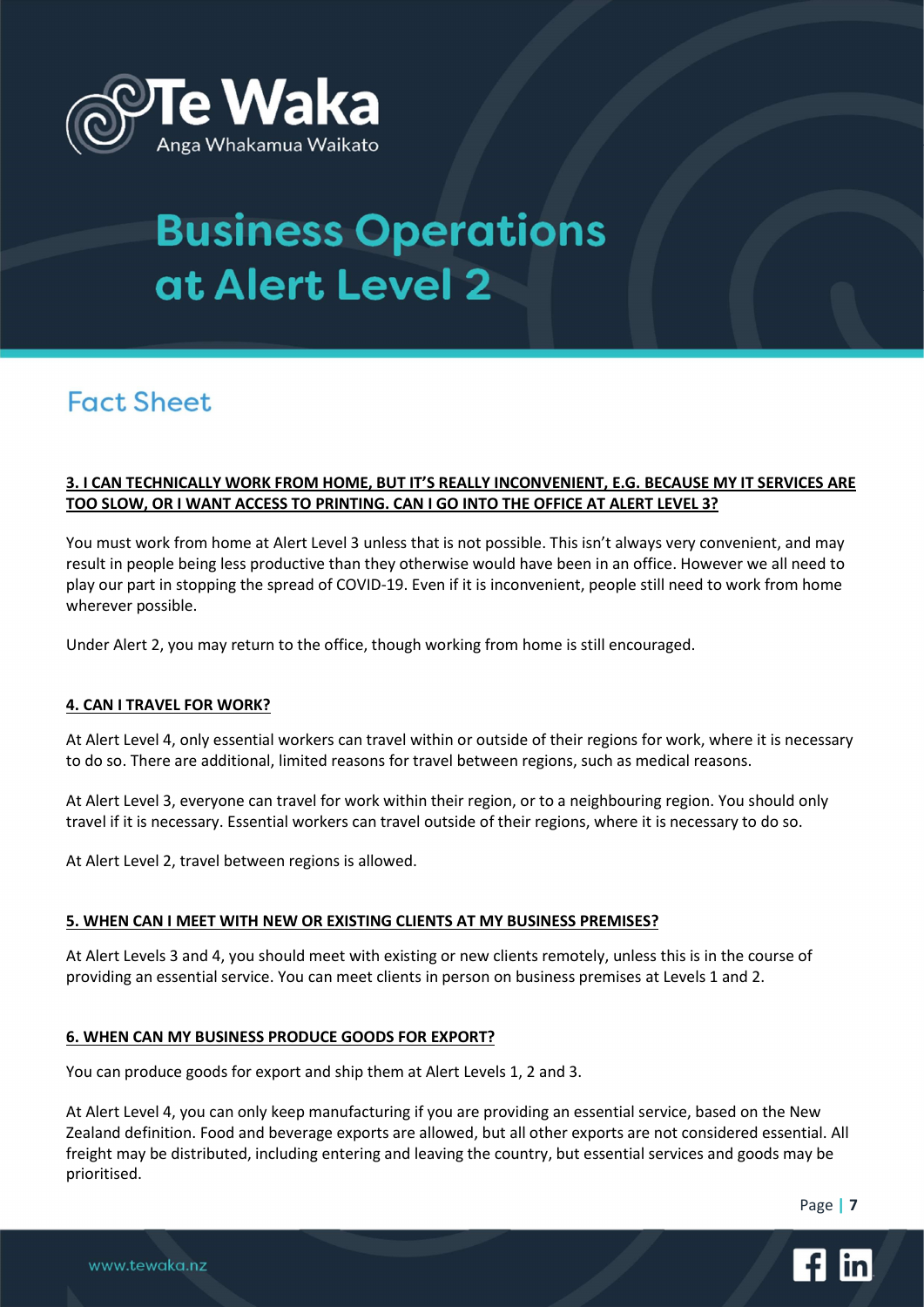

## **Fact Sheet**

At Alert Level 3 & 4, only essential workers can travel within or outside of their regions for work, where it is necessary to do so. There are additional, limited reasons for travel between regions, such as medical reasons.

### 7. WHAT IF I SEE SOMEONE NOT COMPLYING WITH THE ALERT LEVEL GUIDELINES?

If you believe someone isn't sticking to the rules, you can report it to the COVID-19 compliance centre (external link). If it's an emergency, you should still ring 111.

### QUESTIONS AND ANSWERS FOR RETAIL AND HOSPITALITY

#### 1. I OPERATE A RETAIL STORE. WHAT DO THE DIFFERENT ALERT LEVELS MEAN FOR ME?

At Alert Level 4, you can only sell essential non-food goods to customers by contactless delivery if you are registered to do so with the Ministry of Business, Innovation and Employment. Supermarkets, dairies, petrol stations and pharmacies can keep their stores open for customers, but food/drink cannot be consumed on-site.

At Alert Level 3, you can sell any goods to customers by phone/online order and contactless delivery or collection. You cannot open your physical retail storefront for customers to enter unless you are a supermarket, dairy, petrol station or pharmacy. Customers can also collect goods through drive-through or contact-less pick-up, such as click and collect, instead of delivery.

At Alert Levels 1 and 2, you may open for customers to come in to your physical store, subject to the public health measures required at those alert levels including distancing, hygiene, contact tracing (see below) and managed entry.

Specific sector guidance is being prepared and will be available on the worksafe website.



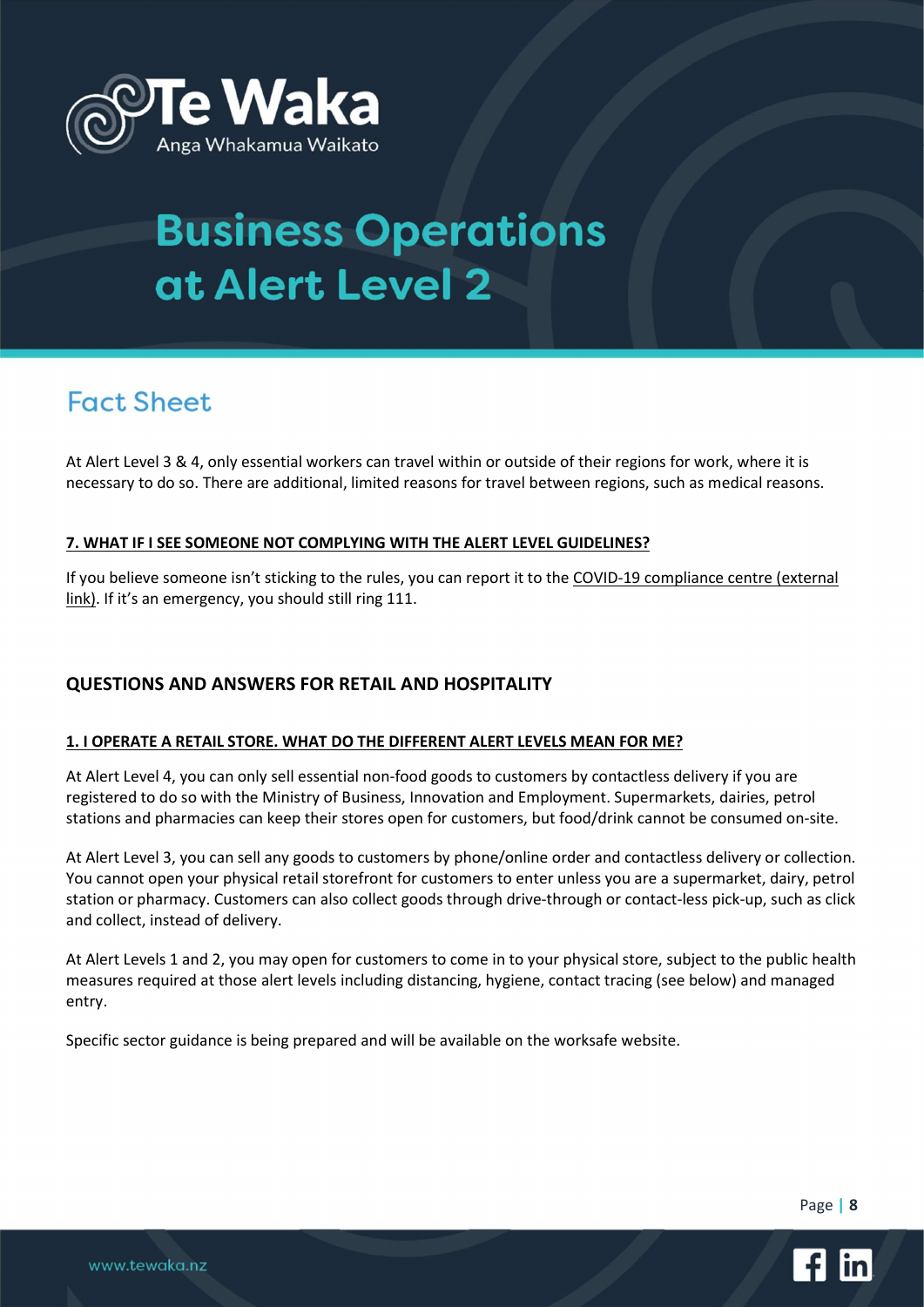

## **Fact Sheet**

#### 2. DO MASS GATHERING RESTRICTIONS APPLY TO CUSTOMER ACCESS TO RETAIL PREMISES, INCLUDING LARGE RETAILERS SUCH AS SHOPPING MALLS?

No, gathering restrictions do not apply to customer access to retail premises. Retail businesses should use physical distancing guidelines to manage customer access to their premises.

#### 3. WHAT PHYSICAL DISTANCING GUIDELINES APPLY TO CUSTOMERS WHO ACCESS RETAIL PREMISES?

Physical distancing of one metre should be maintained. This should be accompanied by controlling measures including good hygiene measures (such as hand hygiene and regular cleaning) and attendance records (for contact tracing purposes).

Retail business should manage customer entry and exit to achieve physical distancing. Customers are likely to prefer retail premises that are able to achieve good physical distancing and COVID-19 risk management.

Where contract tracing measures are not in place, such as at supermarkets, 2 metre distancing will need to be maintained.

#### 4. WHAT ARE THE SPECIFIC RULES FOR SUPERMARKETS, DAIRIES, PETROL STATIONS AND PHARMACIES AT THE DIFFERENT ALERT LEVELS?

Supermarkets can remain open at all alert levels and have customers on premises. Public health measures may mean there are some changes to how they operate, such as a capacity limit.

Pharmacies can remain open at all alert levels and have customers on premises. Similar to supermarkets, public health measures may mean changes to how they operate, such as managed entry to pharmacies.

Dairies and petrol stations can remain open at all alert levels.

At Alert Level 4, customers should go into dairies and petrol stations on a one-in-one-out basis. These businesses cannot sell food or drink that has been prepared or cooked on-site (e.g. Coffee, milkshakes, or made-to-order sandwiches), but they can sell food that has been prepared and packaged off-site by a supplier (even if it needs heating, e.g. Pies, sausage rolls).

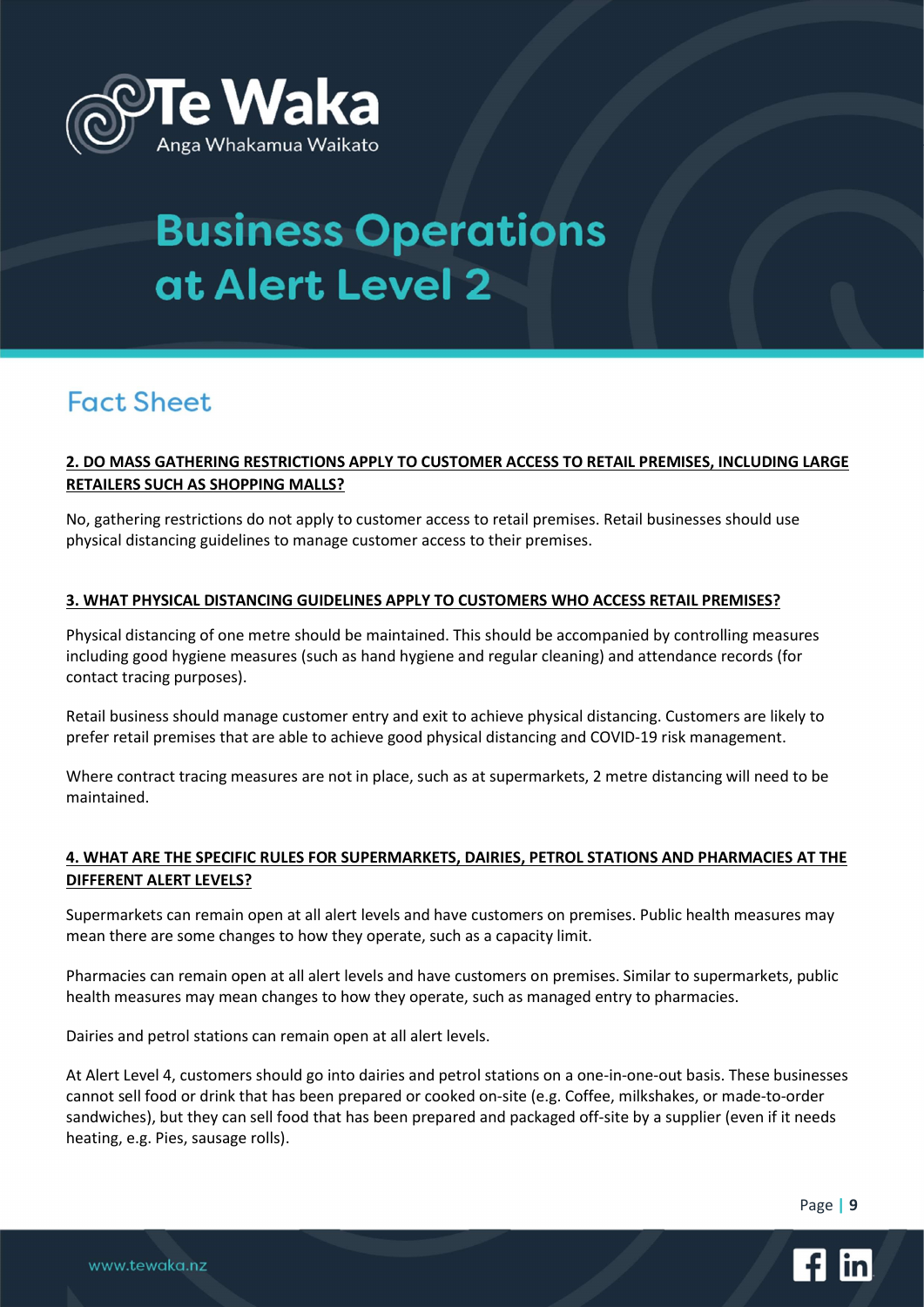

## **Fact Sheet**

At Alert Level 3, prepared food and drink can be bought and sold, but cannot be consumed by customers onsite. Dairies and petrol stations need to operate safely, including managing customer entry and movement to maintain two metre physical distancing. In the case of smaller stores this will likely mean limiting access to one customer at time (as has been the guidance for dairies under Alert Level 4, for example).

At Alert Level 2, they can operate if they can do so safely.

#### 5. WHEN WILL RESTAURANTS, BARS AND CAFES OPEN?

Restaurants, bars and cafes can open at Alert Levels 1 and 2, subject to the public health measures required at both of those alert levels and restrictions on gatherings, for example distancing between tables.

Restaurants, bars and cafes cannot open their premises to customers at Alert Level 3 and 4. At Alert Level 3, they can sell prepared food and non-alcoholic beverages by contactless delivery and collection (including drivethrough). At Alert Level 4, they cannot sell any prepared food or beverages.

MPI has information for food businesses about operating during Alert Level 3.

Re-opening or making changes to a food business in Alert Level 3 (external link) — Ministry for Primary Industries Checklist: Re-opening a food business after COVID-19 Level 4 (external link) — Ministry for Primary Industries

#### 6. HOW CAN MY CAFÉ, RESTAURANT OR BAR OPEN SAFELY?

At Alert Level 2 cafes, restaurants and bars can open, and have customers on their premises. However, there are requirements to make sure that everyone is kept safe.

- Your workers should still stay 1 metre apart from each other where practicable.
- One server for each group, and keep the same servers throughout.
- Everyone in your venue must be seated.
- Different groups must be kept 1 metre apart.
- You will need to the limit the number of people inside to a maximum of 100 people at any time so that physical distancing can be maintained.

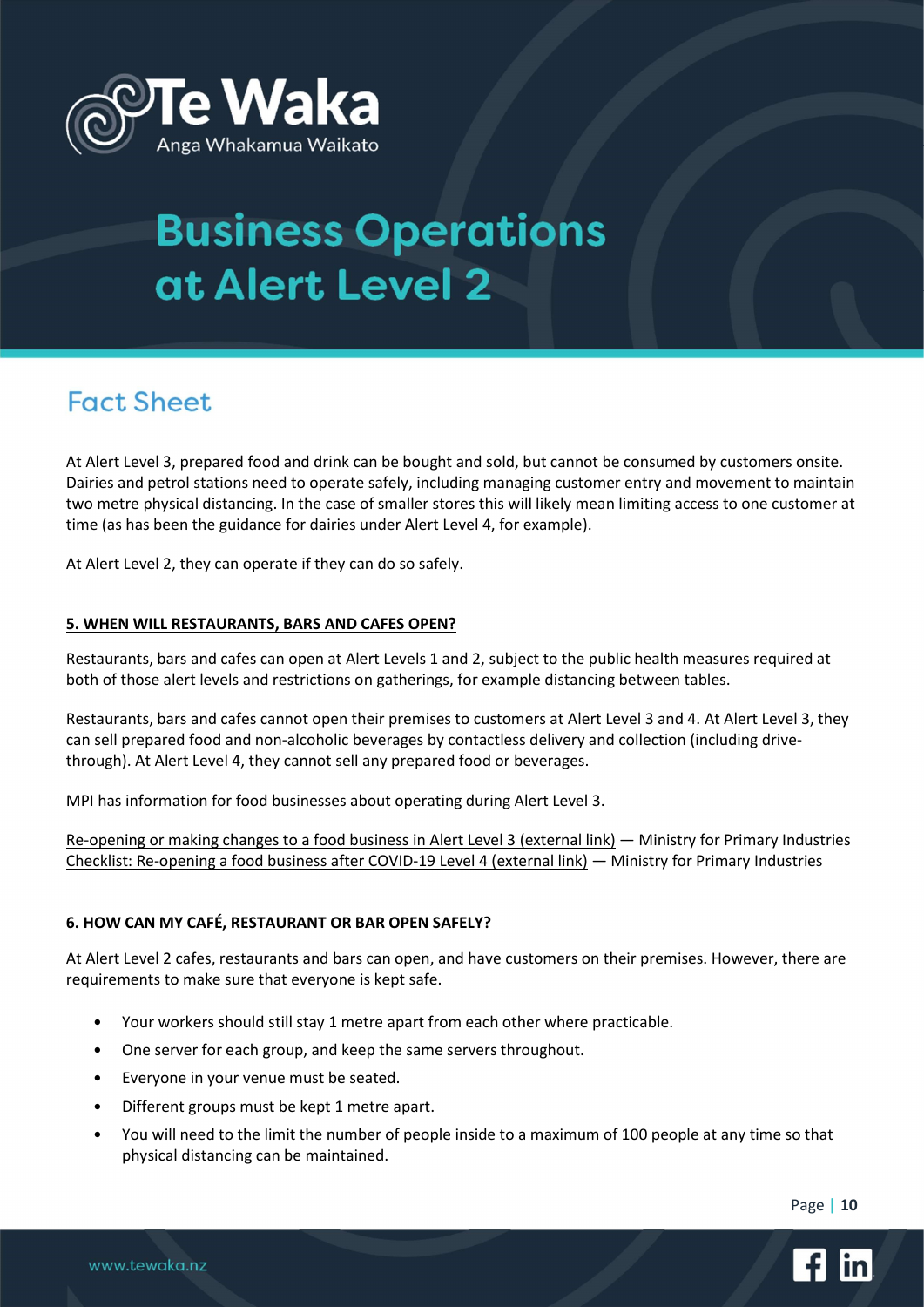

## **Fact Sheet**

- Make sure that people don't need to queue near other people to enter, pay, or go to the bathroom.
- Provide good facilities for people to wash their hands thoroughly and regularly.
- Maintain a contact register with details of everyone that has entered your premises.
- You can still do delivery, drive-through or contactless pick up by customers. Try to avoid having people queue, and if they are queueing make sure they're able to maintain physical distancing.

#### 7.WHAT COUNTS AS A DRIVE-THROUGH? CAN A STORE TAKE PHONE ORDERS AND DELIVER THE GOODS TO PEOPLE PARKED NEARBY?

Drive-throughs include already established facilities (such as at fast food outlets), and temporary drive-throughs (such as ones set up in retail car parks). Businesses can only use or establish drive-through facilities if they can meet the public health requirements. This would include physical distancing, only accepting contactless payment methods wherever possible, and contact tracing.

For example, a café can allow phone-based ordering and payment, and then deliver the food or drinks to a customer parked in their car park in a way that avoids contact.

Temporary drive-through facilities should only be established where it is appropriate. Businesses should ensure they have the necessary permits and operate any drive-through safely.

#### 8. CAN TAKEAWAY BOOTHS SERVE PEDESTRIAN-ONLY CUSTOMERS?

Takeaway booths can operate if they meet public health guidelines (e.g. Physical distancing).

For example, a coffee booth may accept online or phone-based orders and place coffees on a table for customers to collect. This should only be done if their physical environment allows for sufficient physical distancing by customers.

#### 9. CAN PEOPLE WITHOUT BANKING FACILITIES PAY IN CASH?

Cash should only be accepted where the customer has no alternative, and the business has measures in place to ensure the cash is handled safely. Measures could include:

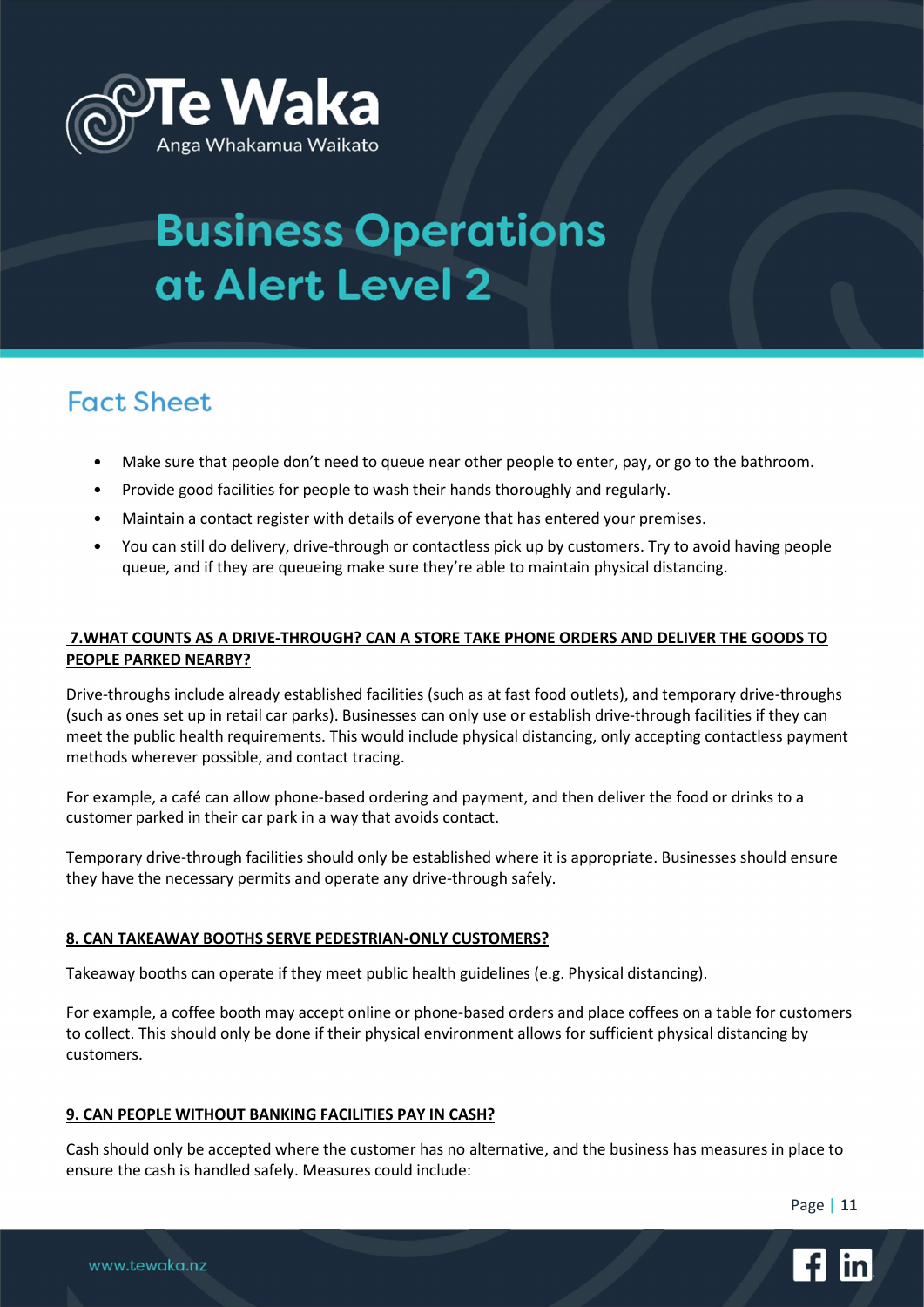

## **Fact Sheet**

- Only accepting cash using self-check out kiosks
- Hand sanitisation or washing after handling cash
- If relevant, following the procedures outlined in a business's safe food handling plan.

The Reserve Bank of New Zealand has more guidance about handling cash.

Frequently asked questions about cash (external link) — The Reserve Bank of New Zealand.

#### 10. WHY ISN'T [X STORE] OPEN EVEN THOUGH THEY'RE ALLOWED TO BE?

This will depend on the individual business' circumstances. The business may have determined its employees can work from home, or the work could not be done safely in that location.

#### 11. HOW DO I KNOW THAT DELIVERIES ARE SAFE TO EAT?

All the usual food safety measures to prevent foodborne illness, including washing hands, continue to apply. Additional measures to prevent infectious disease in workplaces also apply.

### QUESTIONS AND ANSWERS FOR CLOSE CONTACT SERVICES

Business that require close physical contact, such as barbers and hairdressers, can operate at Alert Level 2.

However, you may need to operate differently to reduce the risk of transmission. This could include extra measures such as:

- Keeping customers 1-metre apart from each other at all times, including while waiting.
- Disinfecting surfaces between customers.

www.tewaka.nz

Sanitising equipment between customers, or using single use equipment.

Detailed guidance is being developed and will be released soon.



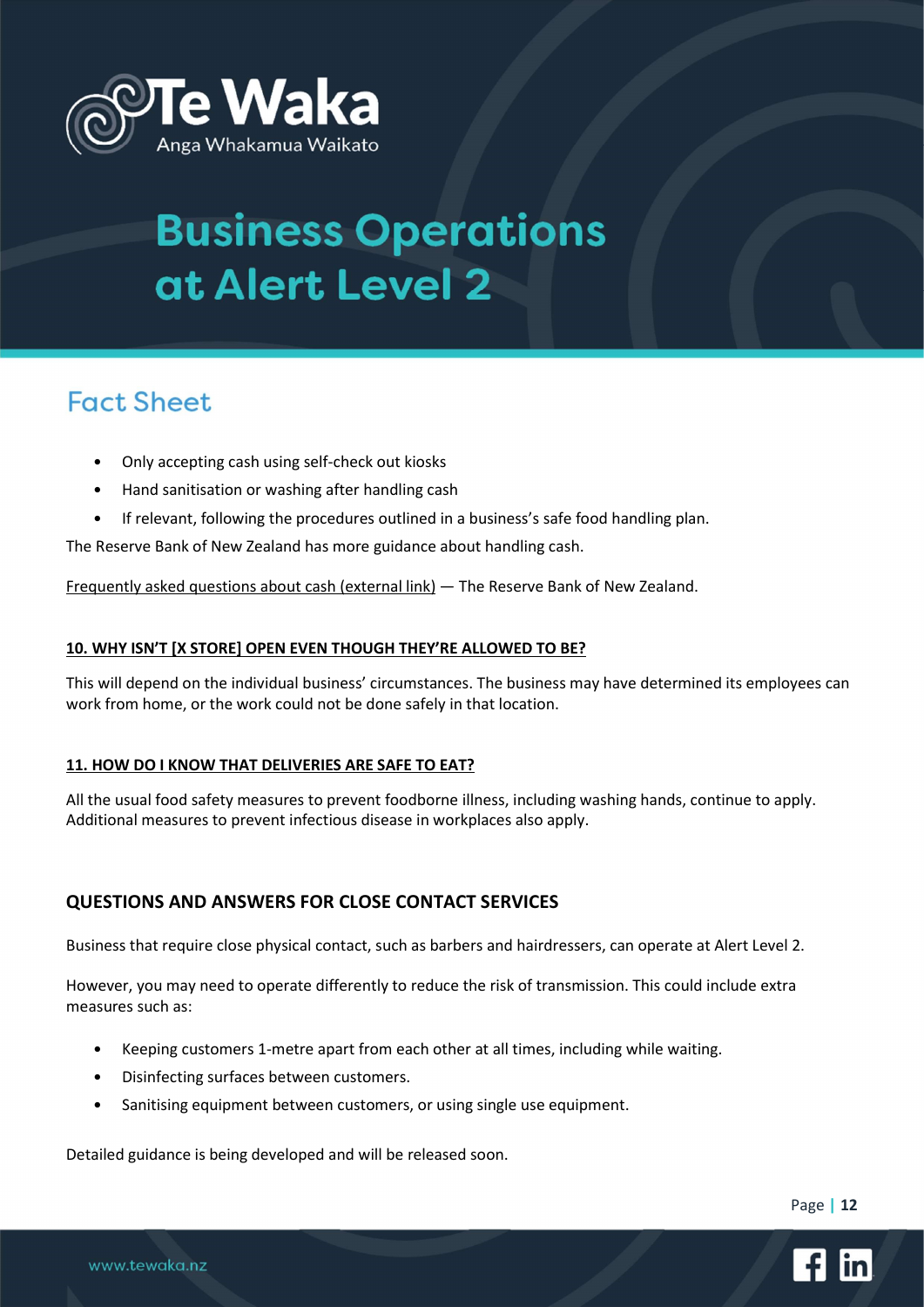

## **Fact Sheet**

Barbers, hairdressers, nail salons, waxing bars, eyebrow grooming shops cannot open at Alert Levels 3 and 4. This also includes businesses going to people's homes to do these services. This restriction is because of the level of close, personal contact involved in these services, and the risk that would pose to public health.

### QUESTIONS AND ANSWERS FOR SERVICES

#### 1. WHAT IF I NEED SOME REPAIR WORK DONE AT HOME?

If you are able to safely do this repair work yourself, you can do so at any alert level.

If you need to get supplies from a hardware store, you can do this at Alert Levels 1, 2 and 3. At Alert Level 3, you won't be able to physically go into a hardware store. You will instead need to order by phone/online and have your supplies delivered, or collect them (e.g. Through a drive-through system).

You can get tradespeople to come to your home to do any repair work at Alert Levels 1, 2 and 3. However, you and your tradespeople need to ensure the relevant public health measures at each alert level are met. This includes the physical distancing requirements at Alert Levels 2 and 3.

Tradespeople will be able to get the supplies they need for any such work at Alert Levels 1 through 4.

#### 2. WHAT WORK CAN CONSTRUCTION FIRMS DO?

During Alert Level 3, construction firms can do their normal work, so far as they can operate safely in line with the guidelines available on the worksafe website (external link). They may also allow staff workers to travel interregionally for construction projects related to essential services and critical infrastructure. Their workers can't travel inter-regionally for other work, unless it's to a region adjacent to a worker's home region.

#### 3. WHEN CAN I BUY/SELL A HOUSE, OR MOVE HOUSE?

House sales and purchases are allowed at all alert levels, but some of the activities involved, e.g. Open homes and inspections, may need to happen in different ways because of limits on people movement and interactions, particularly at Alert Levels 3 and 4.

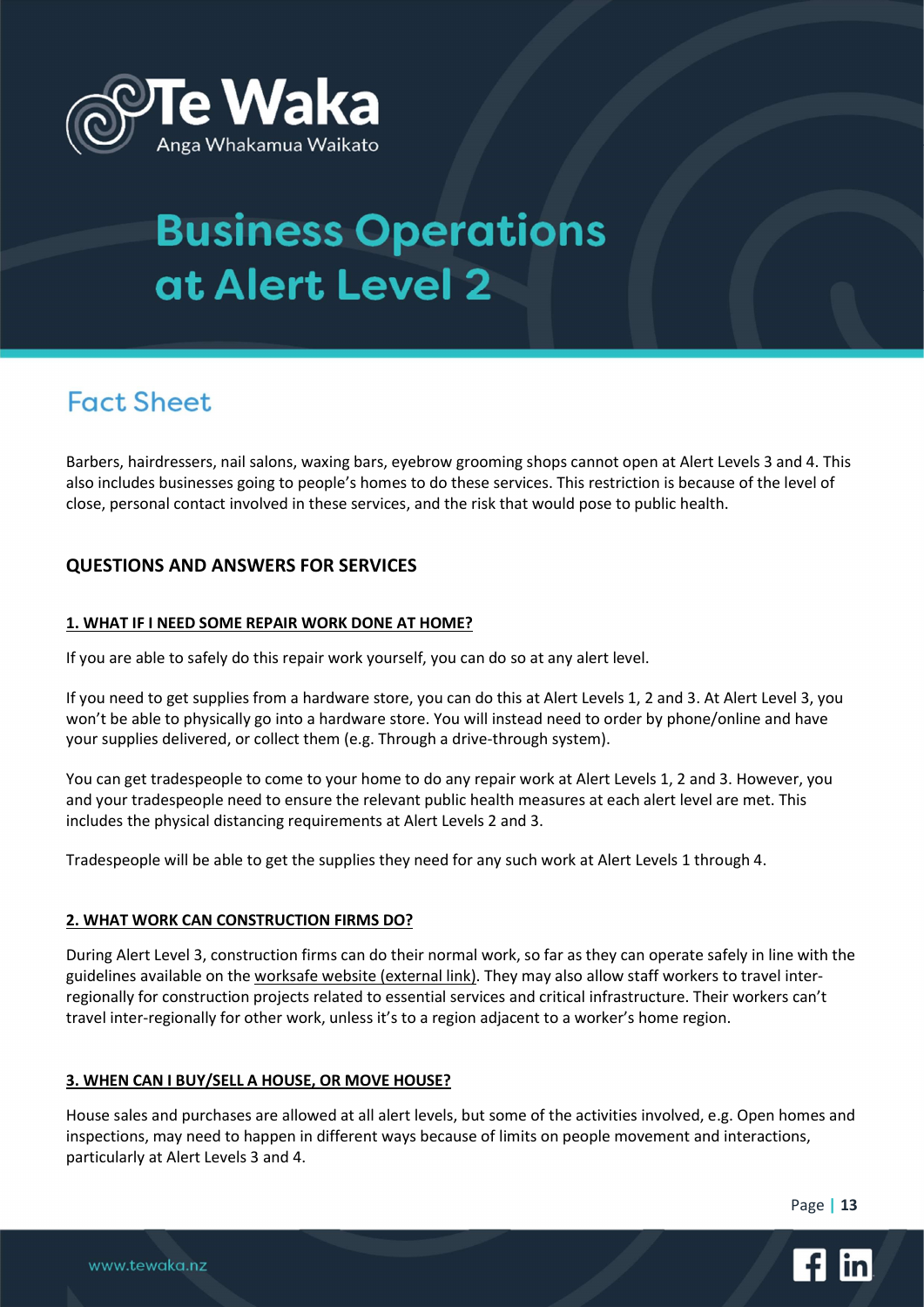

## **Fact Sheet**

Alert Levels 1 and 2: The physical interactions involved in house sale, purchase and settlement (e.g. Open homes and inspections) are possible at Alert Levels 1 and 2, subject to any conditions at those alert levels. For example, open homes will need to comply with contact tracing and distancing requirements.

### QUESTIONS AND ANSWERS FOR EMPLOYMENT MATTERS

### 1. MY EMPLOYER IS ASKING ME TO COME TO WORK, BUT I HAVE HEALTH CONCERNS AND DON'T WANT TO. WHAT SHOULD I DO?

Employers and employees need to work together to slow the spread of COVID-19, protect New Zealand and keep each other safe. This means that normal obligations to keep in regular contact and to act in good faith are more important than ever.

If you might be sick with COVID-19 or have had close contact with someone with COVID-19, you should not go into work at any alert level. Businesses should not allow or ask such employees to work. Your employer may be able to access the Essential Workers Leave Scheme.

If you or someone you live with may be at higher risk of severe illness from contracting COVID-19, you should discuss these concerns with your employer. Employees and employers should agree whether such workers can work from home or change their workplace arrangements to minimise the risks.

Businesses need to meet their health and safety obligations at all alert levels, including engaging staff and managing risks. If a worker is concerned these are not being met, they can raise it with their health and safety representative, union, or notify worksafe.

### 2. MY EMPLOYER IS ASKING ME TO COME TO WORK, BUT I CAN'T ACCESS CHILDCARE AND SCHOOLS ARE CLOSED. WHAT SHOULD I DO?

Employers and employees need to work together to slow the spread of COVID-19, protect New Zealand and keep each other safe. This means that normal obligations to keep in regular contact and to act in good faith are more important.

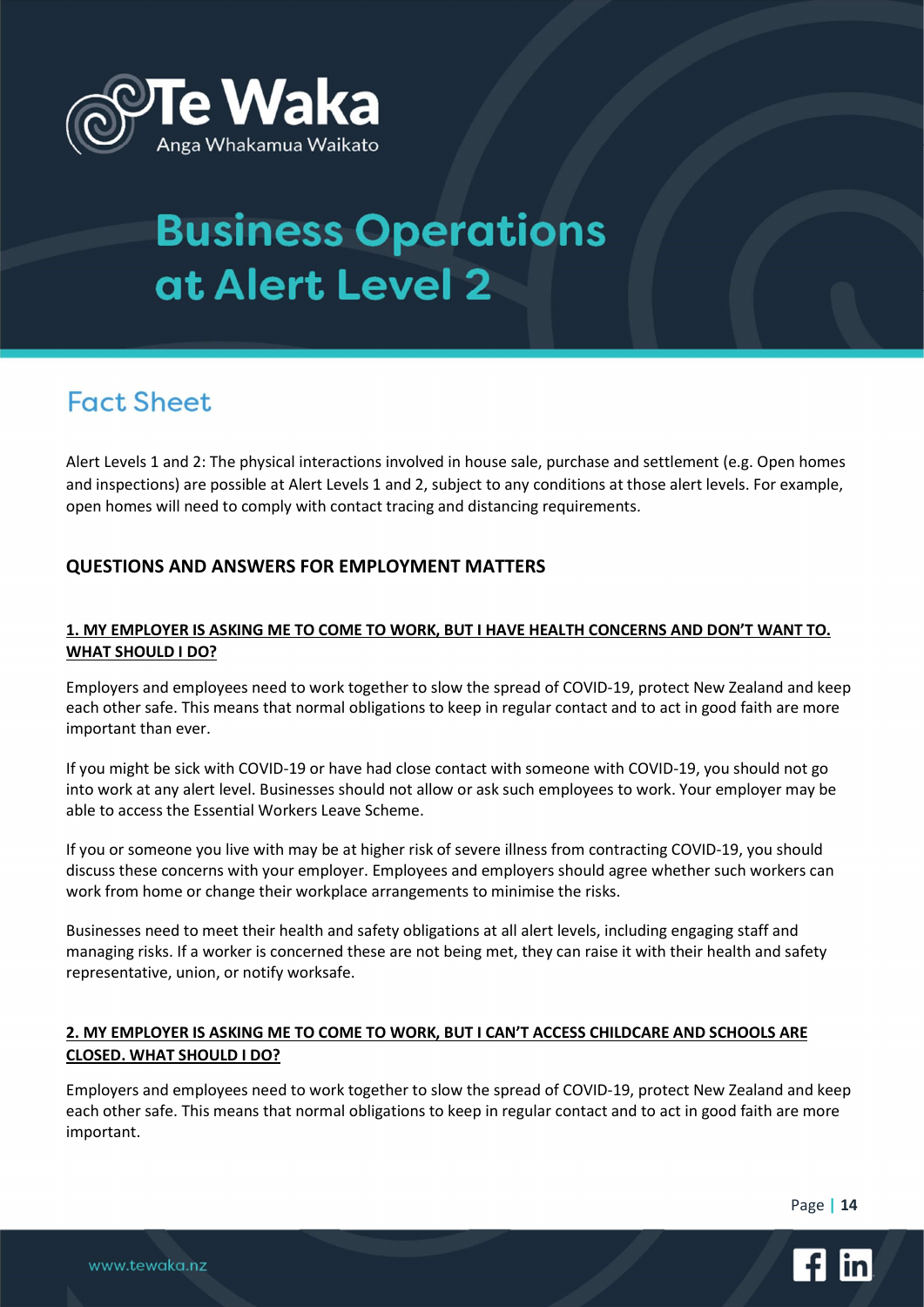

## **Fact Sheet**

You should discuss your situation with your employer in the first instance. There may be options such as flexible work arrangements or working from home. If you are an essential worker, you can access the Government's childcare scheme. Schools and ECE centres will be open at Alert Levels 1 – 3, but may not be able to have all enrolled children on-site. If you are unable to work, you should discuss with your employer what leave arrangements can be agreed, including the use of annual or special leave. If your employer is receiving the Wage Subsidy, they must generally pass the full amount received on to the employee.

You may also wish to discuss your situation with Work and Income.

### 3. I AGREED TO A PAY CUT WHILE AT ALERT LEVEL 4. SHOULD MY WAGES RETURN TO NORMAL IF I GO BACK TO WORKING MY NORMAL HOURS OF WORK AT A LOWER ALERT LEVEL?

As a general rule, employees should be paid, as normal, for each and every hour that they work.

Some employers and employees may have agreed a reduction in hours during Alert Level 4. If hours worked then increase to normal levels at other alert levels, employees should be paid as normal.

Some employers and employees may have agreed to a reduction in pay, for example to ensure the financial viability of the businesses and to avoid the need for redundancies. Any return to standard wages would depend on what was agreed. Any reduction in pay must have been mutually agreed and negotiated in good faith. Employees should have had an appropriate amount of time to consider their employer's proposal.

The minimum wage and your employment agreement apply in all cases.

#### 4. WHEN CAN I HIRE NEW EMPLOYEES?

You can hire employees at any alert level. However interviews should be done remotely at Alert Levels 3 and 4. You can carry out in-person interviews at Alert Levels 1 and 2.

For advice on more COVID-19 related employment matters (external link), visit Employment New Zealand.